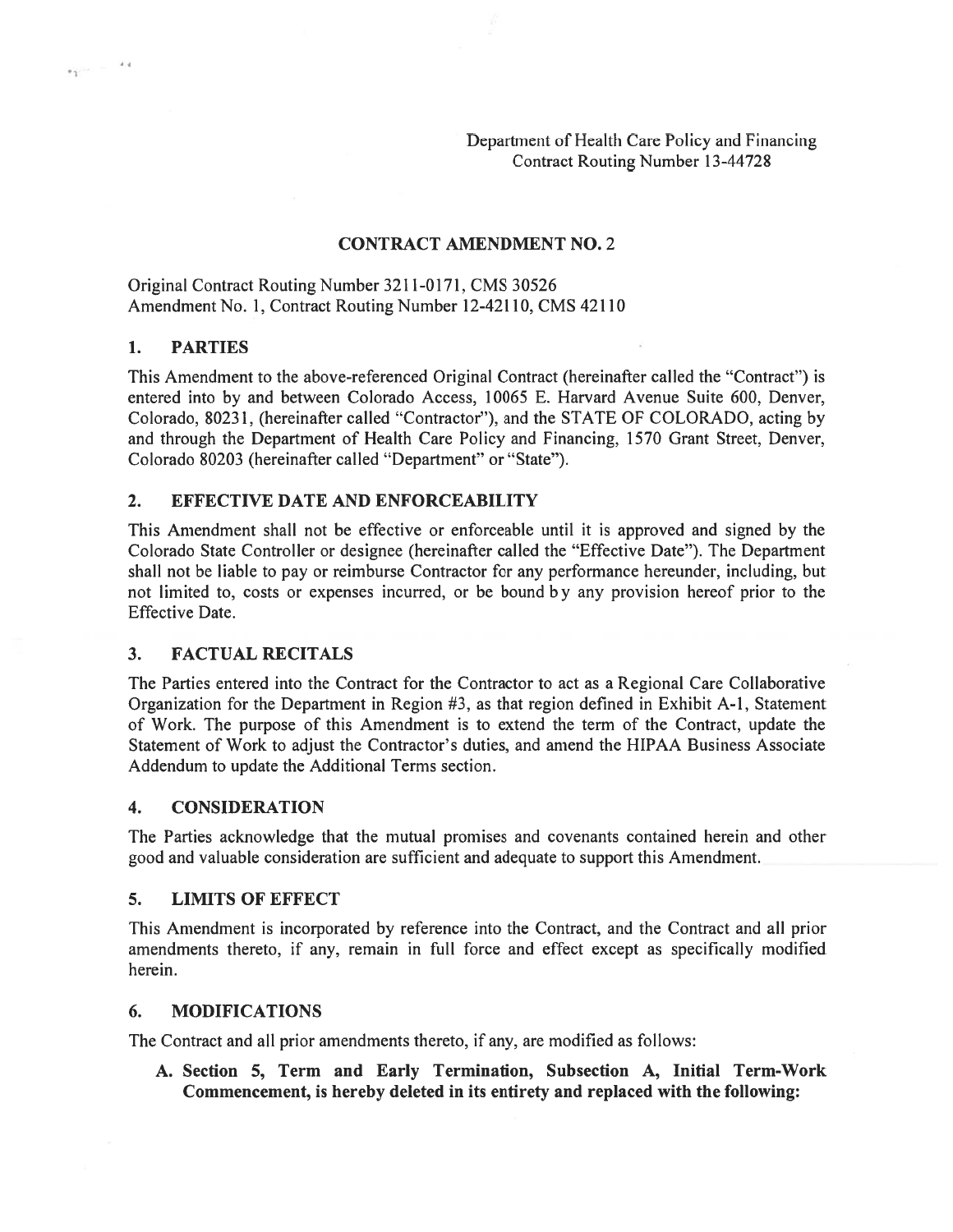A. The Parties' respective performances under this Contract shall commence on the the Effective Date. This Contract shall expire on June 30, 2013, unless sooner terminated or further extended as specified elsewhere herein.

 $^{\circ}$ 

 $\sim$   $\sim$ 

## B. HIPAA Business Associate Addendum, Attachment A, Section 6, Additional Terms, is hereby deleted in its entirety and replaced with the following:

The Contractor shall notify the Department, in writing, thirty (30) days prior to executing <sup>a</sup> contract with <sup>a</sup> subcontractor which meets the definition of business associate under HIPAA. The contract with the subcontractor shall include the provision of <sup>a</sup> business associate agreemen<sup>t</sup> (BAA) which outlines the necessary safeguards that the subcontractor must have in place to protect confidentiality, integrity and availability of Department PHI. The Department retains the right to reques<sup>t</sup> <sup>a</sup> copy of the subcontractor's information security plan at any time.

The Contractor is expected to coordinate care and services with BHOs, SEPs, and any other business associate of the Department that is contracted with the State to provide health care services, suppor<sup>t</sup> services, case management, and/or care coordination to Medicaid recipients as par<sup>t</sup> of the ACC. The Contractor is expected to share data with these entities necessary to perform comprehensive care coordination as outlined in the Contract. Only the minimum dataset necessary to effectuate the task or goals may be shared with these entities.

### C. Exhibit A-i, Section 3.2, Client Contact Responsibilities, Subsection 3.2.3, is hereby deleted in its entirety and replaced with the following:

3.2.3 The Contractor shall assist any RCCO member who contacts the Contractor, including RCCO members not in the Contractor's region who need assistance with contacting his/her PCMP and/or RCCO. The Department will provide data to the RCCO on all ACC members for this purpose. If the member does not have <sup>a</sup> PCMP, the Contractor shall assist the client in identifying <sup>a</sup> PCMP and making that selection with the enrollment broker.

# D. Exhibit A-i, Section 7.2, Expansion Phase Performance Metrics, Subsection 7.2.2, is hereby deleted in its entirety and replaced with the following:

7.2.2. The Department will use three performance targets to measure the Contractor during the first year of the Expansion Phase. The three performance targets will be Emergency Room Visits per 1,000 Full Time Enrollees (FTEs), Hospital Readmissions per 1,000 FTEs, and Outpatient Service Utilization of MRIs and CT Scans per 1,000 FTEs. The performance target goals will be the same as those described in the Section 9.2, Incentive Payments. The baseline for all performance targets listed in the following table shall be calculated based on the most recently available twelve (12) month period by the Department utilizing methodology that is fully disclosed to the Contractor in advance, with opportunity for consideration of comments submitted by the Contractor prior to finalization of the methodology by the Department.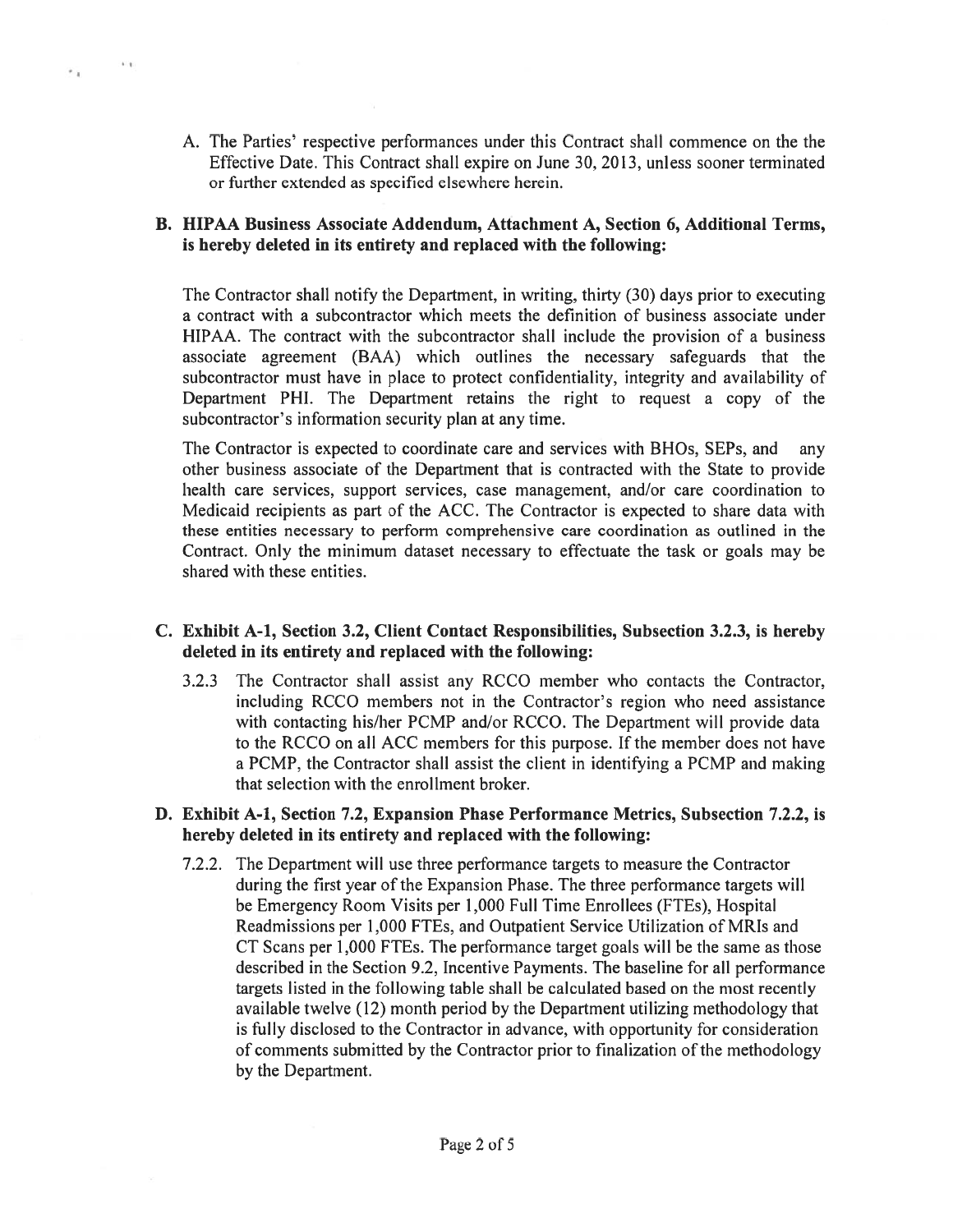- E. Exhibit A-i, Section 7.4, Feedback and Innovation, Subsection 7.4.1.6.1 and Subsection 7.4.1.6.2. are hereby deleted in their entirety and replaced with the following:
	- 7.4.6.1 DELIVERABLE: Posted meeting minutes, meeting information for upcoming meetings, and the name and direct phone number of a contact person on the Contractor's website.
	- 7.4.6.2 DUE: Ten (10) business days from the date of the meeting.

# F. Exhibit A-i, Section 9.2, Incentive Payment Program, Subsection 9.2.2.1, Incentive Payment Table, is hereby deleted in its entirety and replaced with the following:

 $-1 - 4$ 

×.

| <b>Measurement Area</b>                                             | <b>Performance Target</b><br><b>Percentage Improvement</b>                                                                                 | <b>Total Incentive Payment</b>                                         |
|---------------------------------------------------------------------|--------------------------------------------------------------------------------------------------------------------------------------------|------------------------------------------------------------------------|
| A. Emergency Room Visits<br>per 1,000 Full Time<br>Enrollees (FTEs) | Level 1 Target: Total Emergency<br>Room Visits reduced at least 1.0%<br>and less than 5.0% below baseline                                  | Level 1 Target: 66% of the Full<br>Amount                              |
|                                                                     | Level 2 Target: Total Emergency<br>Room Visits reduced between 5.0%                                                                        | Level 2 Target: 100% of the Full<br>Amount                             |
|                                                                     | or more below baseline                                                                                                                     | Full Amount: \$0.33 PMPM                                               |
| B. Hospital Re-admissions<br>per 1,000 FTEs                         | Level 1 Target: Total Hospital Re-<br>admissions reduced at least 1.0%<br>and less than 5.0% below baseline                                | Level 1 Target: 66% of the Full<br>Amount                              |
|                                                                     | Level 2 Target: Total Hospital Re-<br>admissions reduced between 5.0%<br>or more below baseline                                            | Level 2 Target: 100% of the Full<br>Amount<br>Full Amount: \$0.33 PMPM |
| C. Outpatient Service                                               | Level 1 Target: Total Outpatient<br>Service Utilization of MRIs and CT<br>scans reduced at least 1.0% and less<br>than 5.0% below baseline | Level 1 Target: 66% of the Full<br>Amount                              |
| Utilization of MRIs and<br>CT scans per 1,000 FTEs                  | Level 2 Target: Total Outpatient<br>Service Utilization of MRIs and CT<br>scans reduced between 5.0% or                                    | Level 2 Target: 100% of the Full<br>Amount<br>Full Amount: \$0.33 PMPM |
|                                                                     | more below baseline                                                                                                                        |                                                                        |

# 7. START DATE

This Amendment shall take effect on the later of its Effective Date or July 1,2012.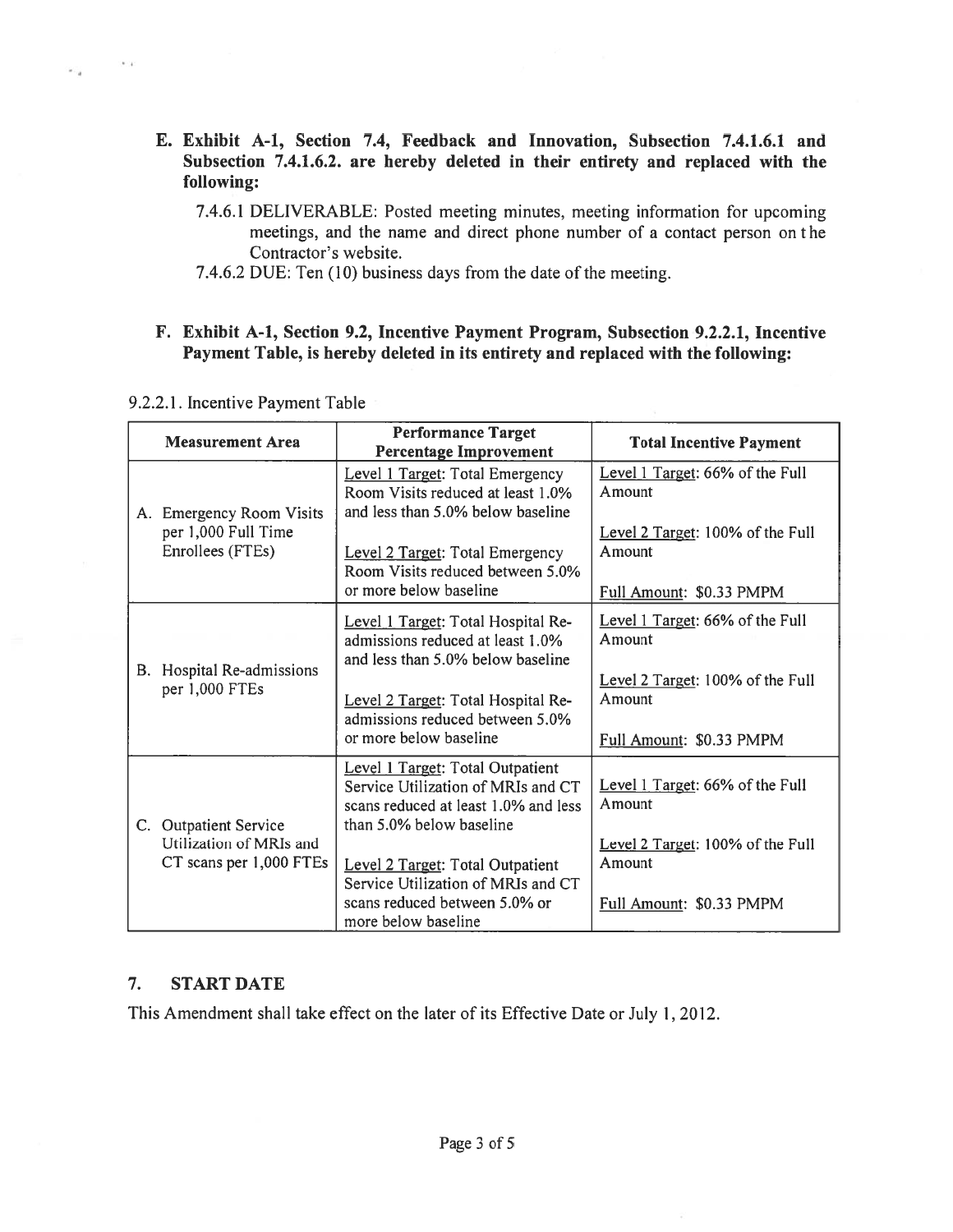## 8. ORDER OF PRECEDENCE

Except for the Special Provisions and the HIPAA Business Associates Addendum, in the event of any conflict, inconsistency, variance, or contradiction between the provisions of this Amendment and any of the provisions of the Contract, the provisions of this Amendment shall in all respects supersede. govern, and control. The most recent version of the Special Provisions incorporated into the Contract or any amendment shall always control other provisions in the Contract or any amendments.

### 9. AVAILABLE FUNDS

Financial obligations of the state payable after the current fiscal year are contingent upon funds for that purpose being appropriated, budgeted, or otherwise made available to the Department by the federal government, state governmen<sup>t</sup> and/or grantor.

# REMAINDER OF THIS PAGE INTENTIONALLY LEFT BLANK